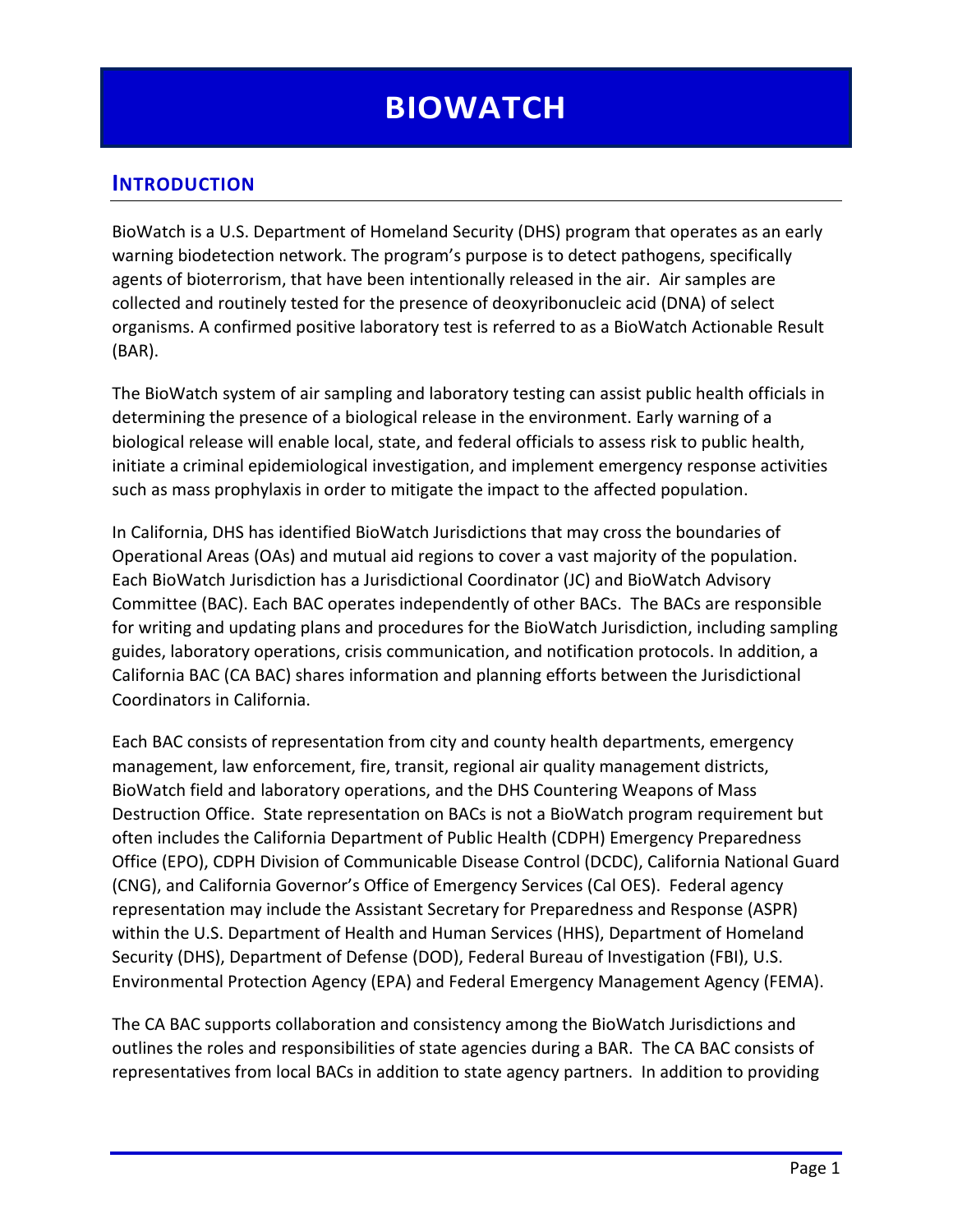guidance and support to local BACs during planning, individual agencies represented on the CA BAC will be involved as needed in response activities.

Each BioWatch Jurisdiction has a laboratory that uses standardized laboratory procedures developed by the U.S. Centers for Disease Control and Prevention (CDC) and DOD. BioWatch laboratories process and test filters for the presence of select biological agents in addition to maintaining chain-of-custody of laboratory samples. BioWatch laboratory staff conduct laboratory operations under the supervision of the Laboratory Director, who is responsible for declaring a BAR. During the BAR determination process, the Laboratory Director (or designee) evaluates the results for a specific BioWatch collector filter sample and declares a BAR only if the reactive results meets an established threshold.

A Technical Laboratory Consultation Call (TLCC) with CDC and DHS subject matter experts is available for the BioWatch Laboratory Director to discuss and review results prior to declaring a BAR. Stringent assay development, on-going evaluation, quality control, quality assurance, and validation processes ensure high sensitivity and specificity. In response to a BAR, the Local Health Officer (LHO) or designee may request that environmental sampling be conducted in the vicinity of the positive BioWatch collector or another potentially significant location.

# **OPERATIONAL OVERVIEW**

# **BioWatch Actionable Result (BAR)**

A BAR is determined when laboratory test results meet an established threshold based on a predetermined algorithm. Only a BioWatch Laboratory Director or designee can declare a BAR. A BAR means that the BioWatch collector filter contained genetic material (DNA) from an organism tested by the BioWatch program. The collector location identifies a temporal and spatial relationship regarding the potential release. A BAR result is actionable, meaning that additional communication and coordination should take place to determine potential public health impact and response actions. **Due to the potential public health impact, any BAR should be considered at least an Unusual Even[t1](#page-1-0) as defined by the California Public Health and Medical Emergency Operations Manual (EOM) and therefore trigger situation reporting.**

**A BAR does not necessarily mean that an intentional release or a terrorist attack has occurred or that there is a risk to the public's health.** The laboratory results alone cannot determine whether a viable biological agent is present or if that agent is infectious.

<span id="page-1-0"></span><sup>&</sup>lt;sup>1</sup> The definition of an "Unusual Event", as used in the California Public Health and Medical Emergency Operations Manual (EOM), is provided at the end of this chapter.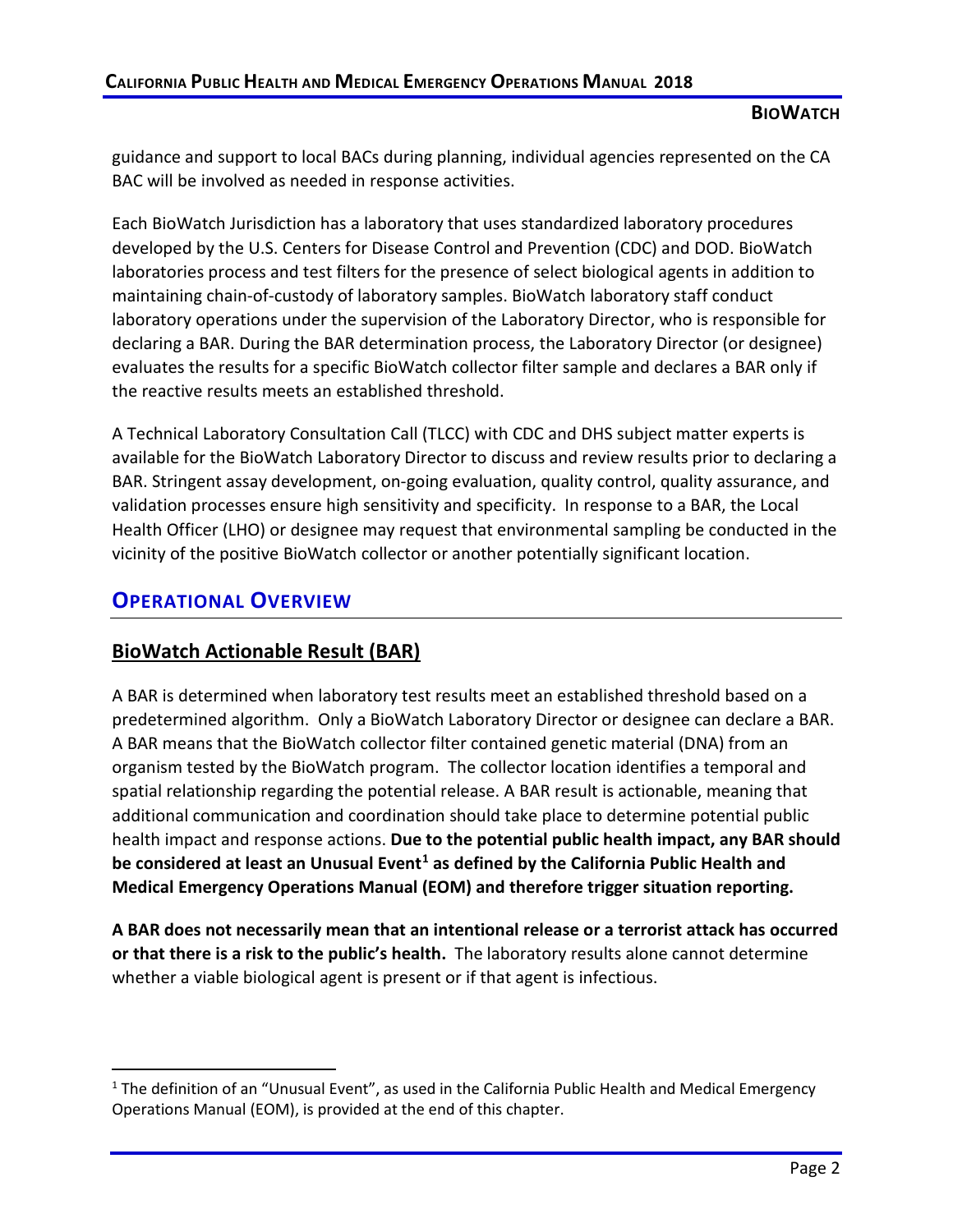A BAR will immediately require additional communication and coordination outside of the affected jurisdiction(s). Depending on the bioterrorist agent identified and other situational awareness, the response to a BAR could potentially require extensive resources and coordination, leading to emergency system activation.

An emergency system activation triggered by a BAR may include:

- Emergency response activities including risk communication and messaging collaboration with external partners. This may also require extensive resources and/or capabilities of the affected jurisdiction(s) and require the need to request additional resources through established processes outlined in the EOM.
- Declaration of a Local Health Emergency by an LHO
- Declaration of a Health Emergency by the State Public Health Officer
- Declaration of a Local Emergency by the Governing Body
- Declaration of a State of Emergency by the Governor
- Declaration of Emergency or Major Disaster by the President

Following a BAR, a series of conference calls are held in order to gather and share situational awareness.

- 1) **BioWatch Local Conference Call** (Required per BAC plans):
	- a) The BioWatch Local Conference Call (BWLCC) is for the BioWatch Jurisdiction(s) declaring a BAR. The purpose is to conduct a public health and law enforcement risk assessment to determine an incident action plan including estimated local resource needs.
	- b) Coordinated and facilitated by the LHO, BAC Chair, or designee, unless otherwise requested (e.g., the local jurisdiction could request that the state facilitate the call).
	- c) May include regional representatives, state partners and surrounding OAs who are adjacent to BioWatch OAs, depending on the organism identified and other situational awareness (varies by BAC jurisdiction).
	- d) Uses local conference call script.
- 2) **BioWatch State Conference Call** (Optional): If the affected jurisdiction(s) would like to convene a state call prior to the BioWatch National Conference Call, a BioWatch State Conference Call (BWSCC) may be convened by CDPH EPO and Cal OES. In addition, if two or more OAs have a BAR, a BWSCC may be convened after the affected BWLCCs have concluded. The BWSCC is: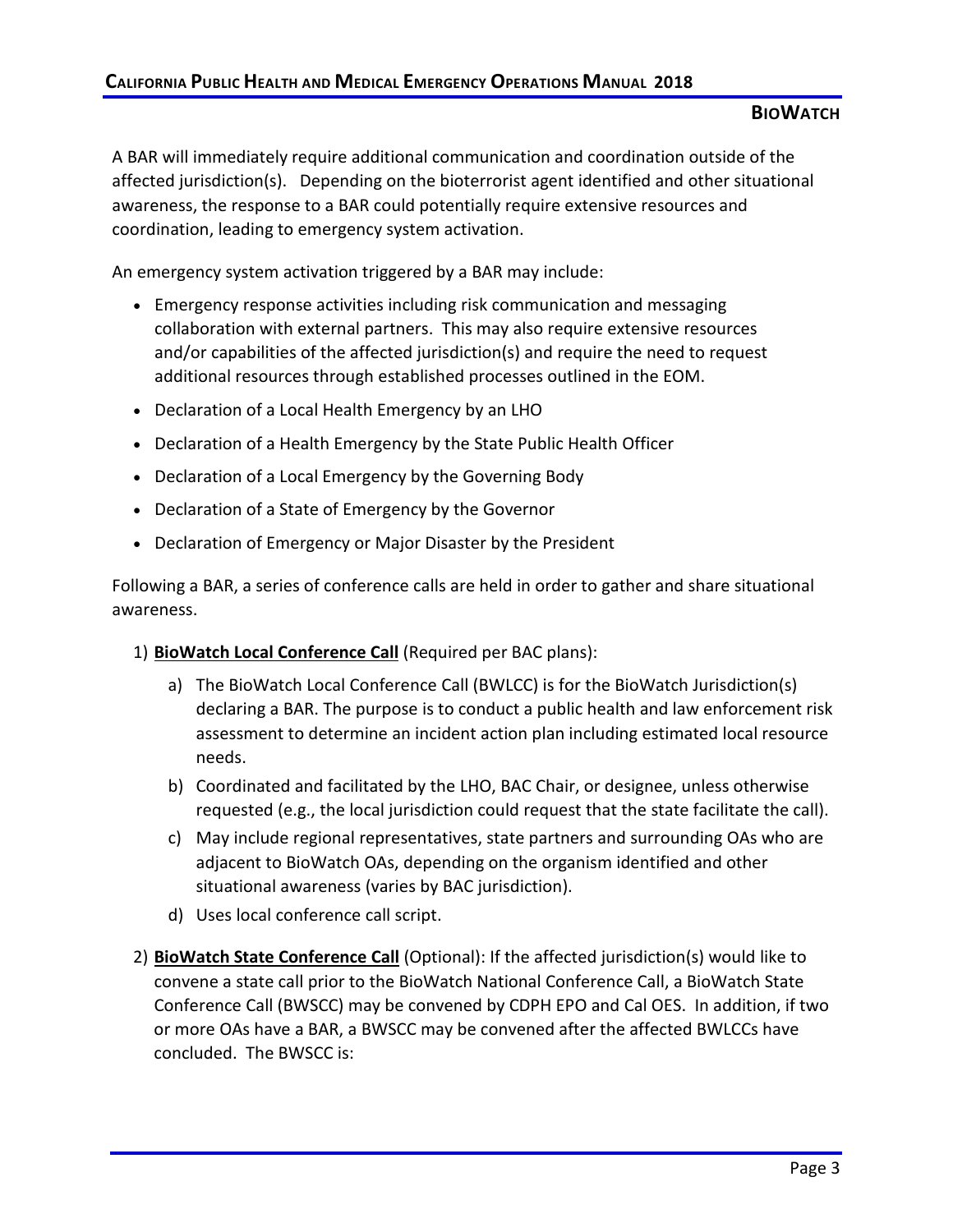- a) A joint call between the affected BACs and state agencies (CDPH, Cal OES, and California Department of Food and Agriculture [CDFA]) to review post-BAR assessment and estimated local, state, and federal resource requirements. This call may also include affected OAs.
- b) Coordinated and facilitated by CDPH EPO or Cal OES.
- c) Includes notification and participation of regional, state, and federal Region IX (RIX) partners.
- d) Will use the BWSCC script.
- e) Will be followed by a BioWatch National Conference Call.
- 3) **BioWatch National Conference Call** (Required by DHS):
	- a) The BWNCC is a joint call between the BioWatch Program Office, BioWatch federal partners, and the jurisdictions(s) declaring a BAR. The purpose of the BWNCC is to review available information and the jurisdiction's initial post-BAR assessment and estimated local, state, and federal resource requirements.
	- b) Coordinated and facilitated by DHS.
	- c) BWNCC information will be provided on the BWLCC and/or BWSCC.
	- d) Includes notification and participation of regional, state and federal RIX partners.
	- e) BWNCC Framework script will be used.

#### 4) **BioWatch State Risk Communications Conference Call** (Optional):

- a) The purpose of the BioWatch State Risk Communications Call (BWSRCC) is to coordinate messaging regarding BioWatch, BAR data, and response actions.
- b) This call provides situational awareness to the local and state Public Information Officer (PIO) community and develops a regional risk communication incident action plan for a BAR.
- c) This call is coordinated and facilitated by CDPH EPO or CDPH Office of Public Affairs (OPA) in conjunction with Cal OES and follows the State BioWatch Risk Communications Protocol.

# **RESPONSE ACTIONS**

### **Environmental Assessment**

 $\Box$  Environmental assessment in the context of the BioWatch program is a broad categorization of environmental surveillance activities conducted in response to a BAR that includes Phase I and Phase II sampling, source reconstruction and plume modeling, and review of the jurisdictional profile. The immediate goal of environmental assessment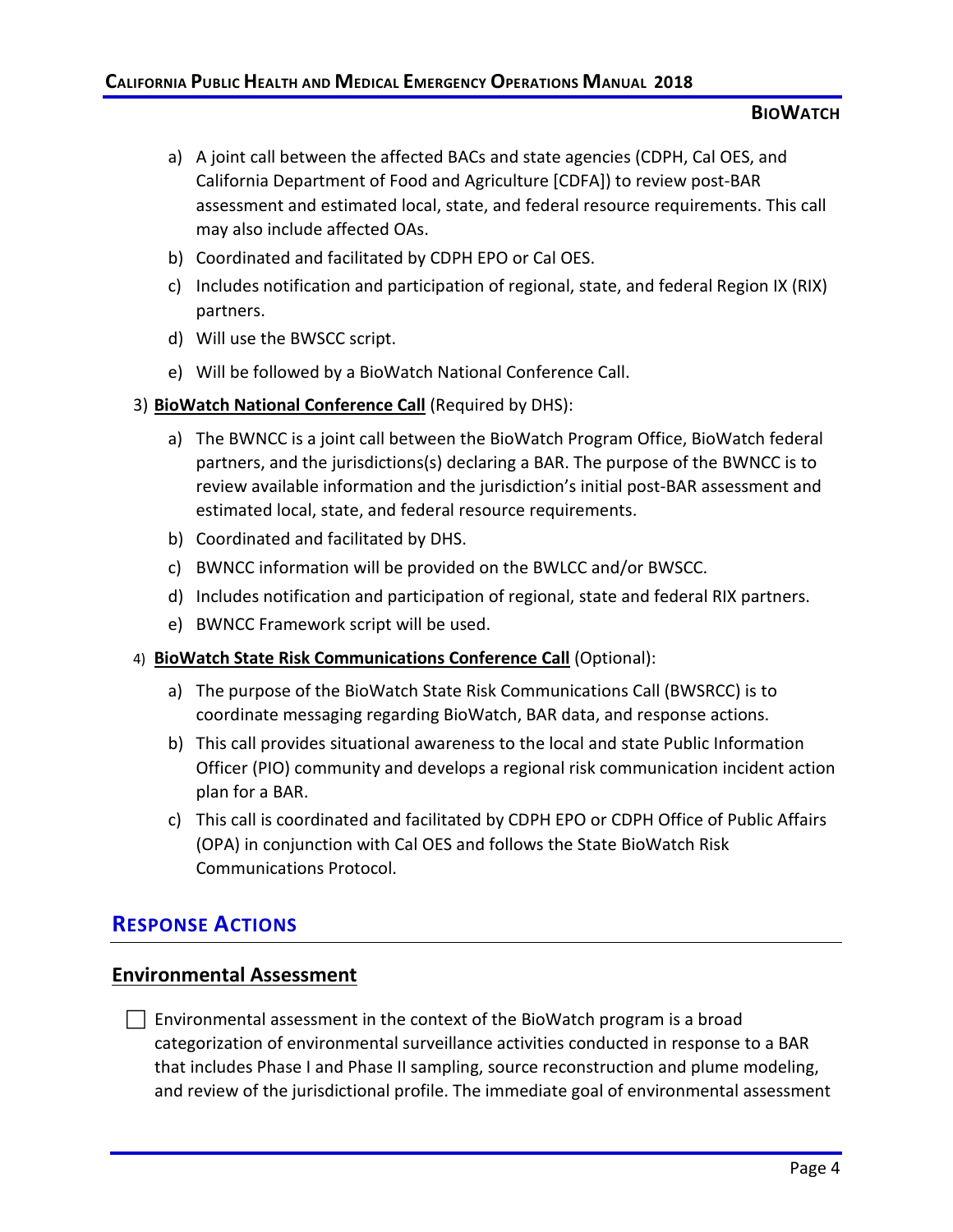following a BAR declaration is to collect information that, in conjunction with public health and criminal investigations, enhances post-BAR assessment and refines the initial characterization of the incident and its potential threat to public health.

Collection and testing of environmental samples should be initiated immediately following a BAR declaration using pre-developed sampling plans. The objectives for environmental sampling are to:

- Determine agent viability
- Estimate agent concentration and
- Estimate the extent of agent distribution

The environmental samples are analyzed at the Laboratory Response Network (LRN) laboratory for secondary confirmation of agent and concentration, as well as viability.

Within each BioWatch Jurisdiction, the teams conducting environmental sampling utilize local plans, procedures, and resources. Environmental sampling teams may be comprised of city, county, state, or federal hazardous materials teams, county environmental or public health representatives, military installation teams, or Civil Support Teams (CST) from the CNG. The locally developed environmental sampling plans outline response protocols including team structure, sampling locations, staging areas, command and control, transportation of samples, and chain-of-custody.

Environmental sampling involves taking samples from pre-identified surfaces in the immediate vicinity of the positive BioWatch collector. The team collects from multiple surface locations and transports the samples to the identified laboratory for analysis. If additional environmental sampling resource needs are required outside of the affected OA, those requests should be submitted through the Medical and Health Operational Area Coordination (MHOAC) Program and Regional Disaster Medical and Health Coordination (RDMHC) Programs. There are BioWatch-trained environmental sampling teams located throughout the state.

## **BioWatch/Laboratory Response Network (LRN) Laboratory**

 $\Box$  The BioWatch Laboratory is responsible for testing all BioWatch collector filters. Once a positive filter has been identified, additional testing and culturing is conducted by an LRN laboratory.

 The LHO, in conjunction with the regional BAC, may decide to expand BioWatch surveillance by additional filter collection or increased frequency of collection, requiring further laboratory testing. If this decision is made, the BioWatch Laboratory may have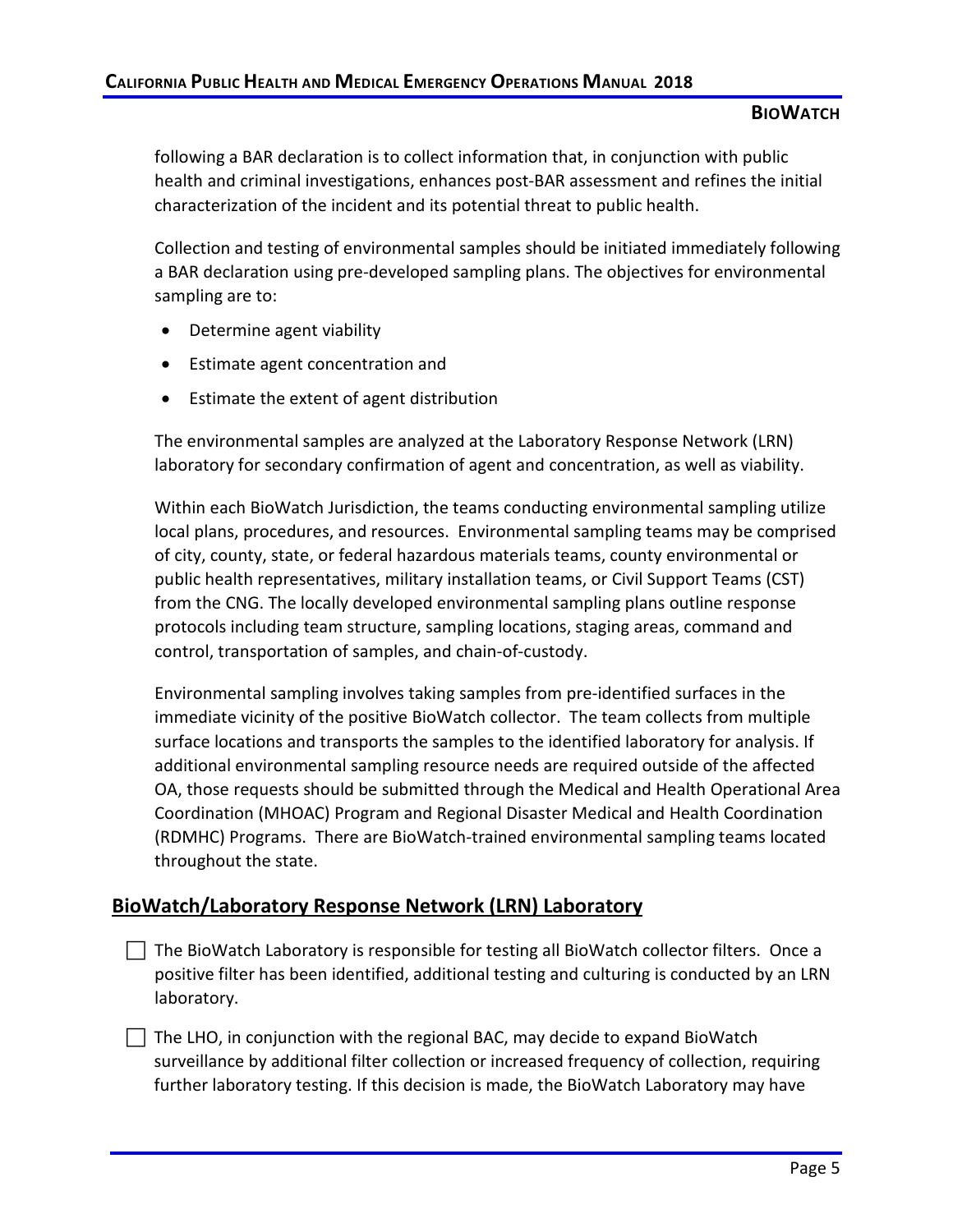resource needs, including surge staff support, consumable products, or other supply needs. DHS, through the BioWatch Program in the Countering Weapons of Mass Destruction Office, has resources available to assist the local affected jurisdiction in such situations. These additional federal resources can be requested through the BioWatch Jurisdictional Coordinator.

- $\Box$  During a BioWatch response, environmental samples will not be processed by BioWatch Laboratories, but by pre-identified laboratories in the LRN network.
- $\Box$  The LRN Laboratory receiving environmental samples may become overwhelmed and require surge support. The LRN network, CDPH, and the CDC may have surge support available to an affected public health laboratory. Request for laboratory surge resource needs should be communicated through the MHOAC and RDMHC programs.

# **Local Health Department (LHD)**

- $\Box$  The LHD for the jurisdiction that has a BAR assumes the lead for a BioWatch response in that jurisdiction, and is represented by either the LHO/Public Health Director or designee. The LHO/Public Health Director or designee may serve as the initial Incident Commander for a BioWatch response until Unified Command is established. If multiple OAs are affected, Area Command may be established.
- $\Box$  The LHD is responsible for the epidemiological and surveillance data collection, which is instrumental in decision-making during a BioWatch response.
- $\Box$  Following a BAR, the LHO or designee may need epidemiological surveillance support from outside the OA. If so, this should be requested through the MHOAC and RDMHC Programs.
- $\Box$  The LHD, as a key member of the MHOAC Program, is responsible for notifying MHOAC Program partners of a BAR and anticipated response actions.
- $\vert \ \vert$  If medical and health resources are needed that cannot be obtained through existing agreements or commercial vendors, request resources through the MHOAC Program in accordance with local policies and procedures. Local policies and procedures will determine the appropriate contact within the MHOAC Program since MHOAC Program functions are typically shared between multiple departments including the LHD, EHD, Local Emergency Medical Services Agency (LEMSA) and mental/behavioral health agency. Include required logistical support ("wrap around services") such as food, lodging, and fuel as part of the resource request. If non-medical and health resources are needed, request resources through the appropriate local agency in accordance with local policies and procedures and inform the MHOAC Program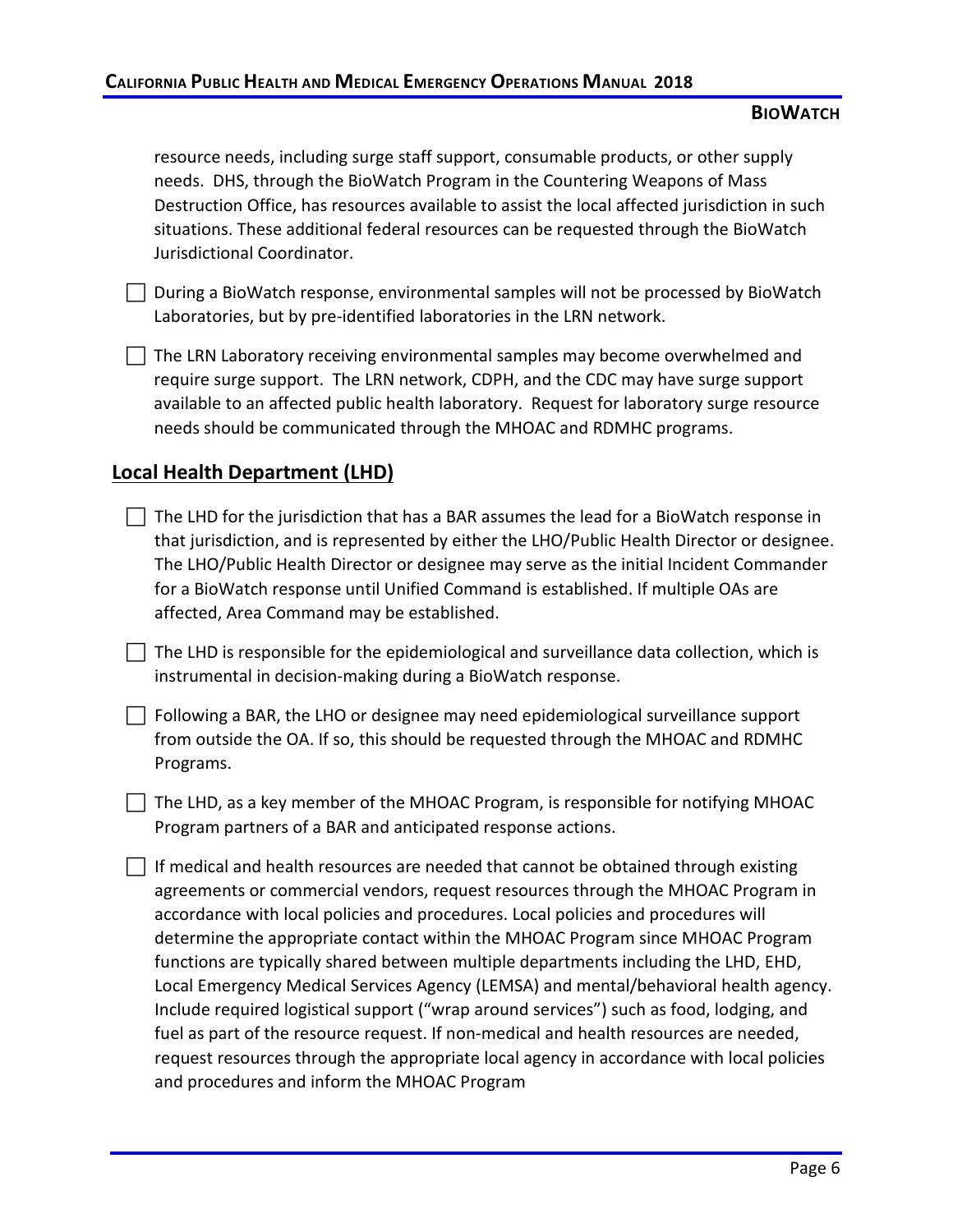### **Local Emergency Medical Services Agency (LEMSA)**

- $\Box$  Provide relevant situational information to the MHOAC Program in accordance with local policies and procedures.
- $\Box$  Coordinate with affected field-level entities, MHOAC Program, Incident Command/Unified Command and DOCs/EOCs in accordance with local policies and procedures.

### **MHOAC Program**

Notify:

- RDMHC Program;
- CDPH and the Emergency Medical Services Authority (EMSA) Duty Officer Programs (either directly or via the RDMHC Program); and
- Emergency management agency for the OA and other agencies in accordance with local policies and procedures.
- $\Box$  As soon as possible (but no later than 2 hours after incident recognition), prepare and submit a Flash Report or a Medical and Health Situation Report containing the minimum data elements to the:
	- RDMHC Program;
	- CDPH and EMSA Duty Officer Programs (or MHCC if activated); and
	- Emergency management agency for the OA (or the OA EOC if activated).

 $\Box$  Provide updated Medical and Health Situation Reports as follows:

- Once during each operational period at agreed upon times;
- When significant changes in status, prognosis or actions are taken; and
- In response to state/regional agency request as communicated by the RDMHC Program.
- $\Box$  Coordinate with the affected field-level entities, LHD, Environmental Health Department (EHD), LEMSA, and CDPH and EMSA Duty Officer Programs (or MHCC if activated) to share situational information.
- $\Box$  Coordinate with the RDMHC Program to obtain information, policy-level decisions for response activities, and guidance developed by state-level programs and coordinated through the MHCC.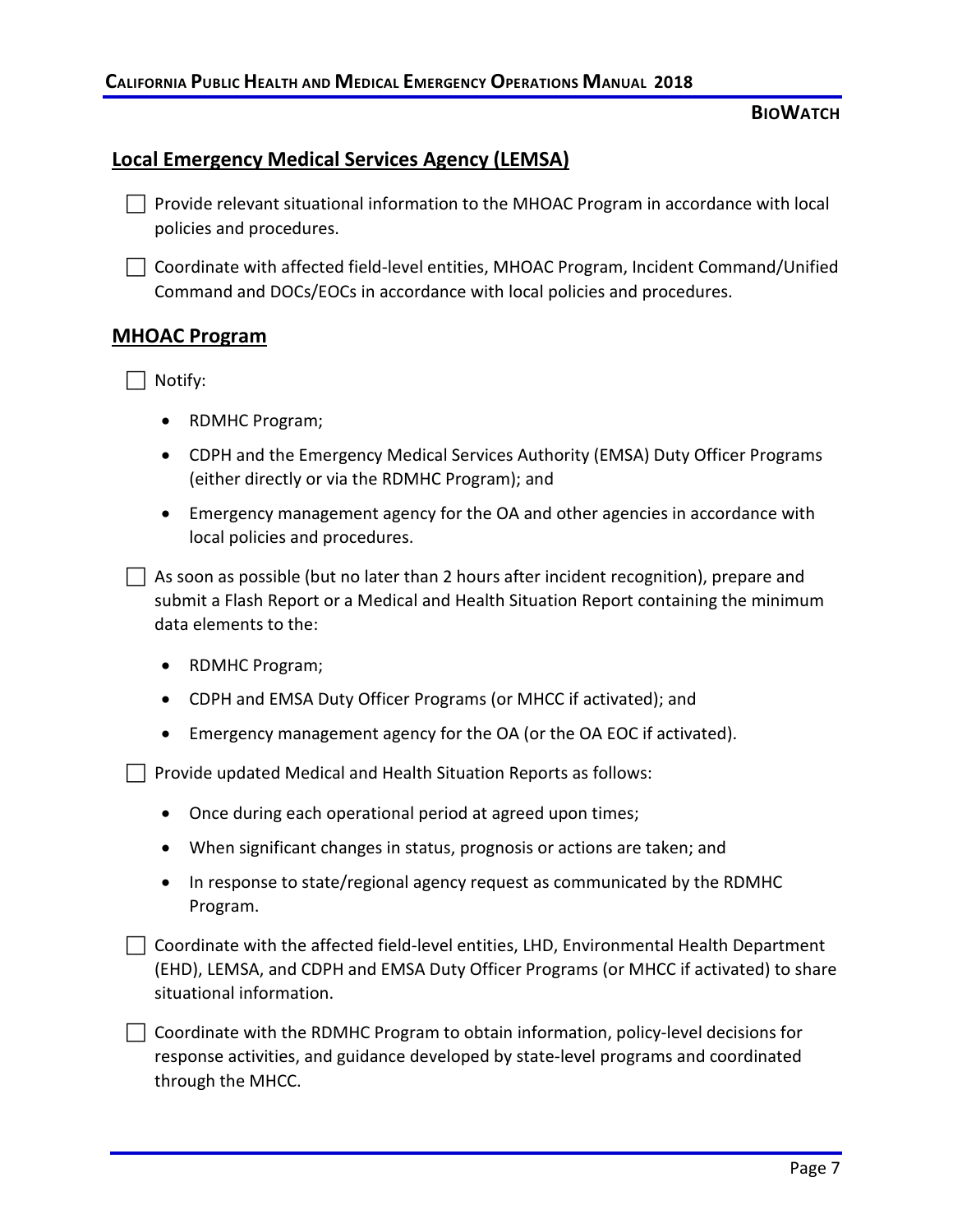$\Box$  Attempt to fill resource requests within the OA or by utilizing existing agreements (including day-to-day agreements, memoranda of understanding, or other emergency assistance agreements).

If requested resources cannot be obtained within the Operational Area or through existing agreements, prepare a Resource Request that includes the need for logistical support ("wrap around services") such as food, lodging, and fuel. Submit the resource request to the:

- RDMHC Program, which will begin to coordinate the resource acquisition process; confirm receipt by the RDMHC Program
- Emergency management agency for the OA (or OA EOC if activated). Confirm receipt and entry into the resource tracking system used by Cal OES (currently, Cal EOC)

 $\Box$  Ensure that situational information is provided to the RDMHC Program, emergency management agency for the OA (or OA EOC if activated), and CDPH and EMSA Duty Officers (or MHCC if activated) to support the requested resources. A Medical and Health Situation Report should be submitted with the resource request or as soon as possible.

 $\Box$  Notify the requestor of the outcome of the request and delivery details if the request is filled.

 $\Box$  Support the Medical and Health Branch of the OA EOC if activated.

#### **RDMHC Program**

| $\perp$ Notify and coordinate with the CDPH and EMSA Duty Officer (or MHCC if activated). |  |
|-------------------------------------------------------------------------------------------|--|
|-------------------------------------------------------------------------------------------|--|

 $\Box$  Notify and coordinate with emergency management agencies in accordance with policies and procedures, including the Cal OES Regional Duty Officer (or REOC if activated).

 Confirm that the MHOAC Program submitted the Medical and Health Situation Report to the CDPH and EMSA Duty Officer Programs (or MHCC if activated); if not, submit immediately.

 $\Box$  Confirm that the MHOAC Program submitted the Medical and Health Situation Report to the emergency management agency for the OA (or OA EOC if activated); if not, submit immediately.

 $\Box$  Confirm that the Cal OES Regional Duty Officer (or REOC if activated) received the information contained in the Medical and Health Situation Report; if not, submit immediately.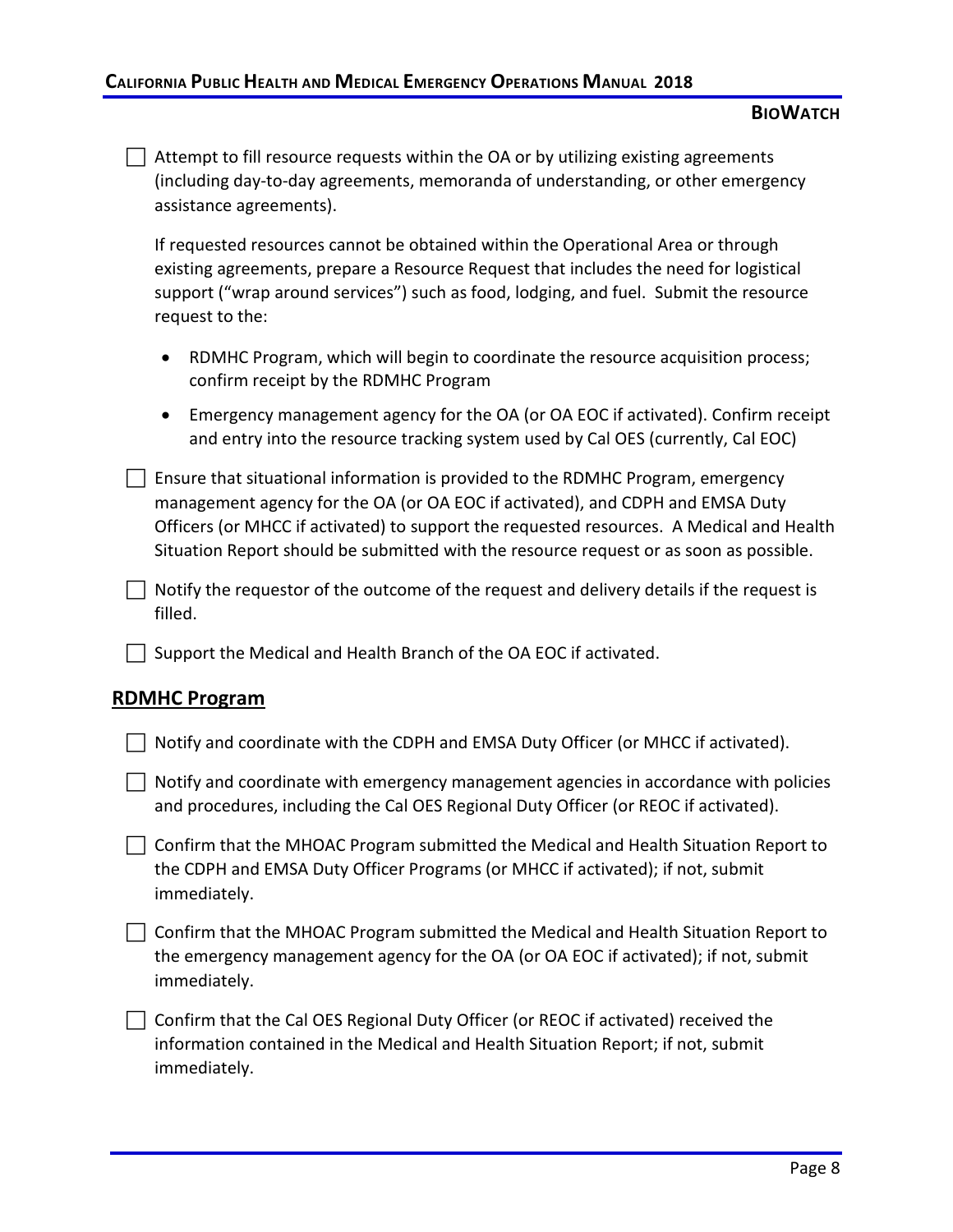### **CALIFORNIA PUBLIC HEALTH AND MEDICAL EMERGENCY OPERATIONS MANUAL 2018**

### **BIOWATCH**

| If resources are requested, immediately begin the process of filling the resource request<br>by coordinating with unaffected OAs within the Mutual Aid Region.                                                                                                    |
|-------------------------------------------------------------------------------------------------------------------------------------------------------------------------------------------------------------------------------------------------------------------|
| Coordinate with the Cal OES Regional Duty Officer (or REOC if activated) to ensure proper<br>tracking and fulfillment of the resource request.                                                                                                                    |
| Notify the CDPH and EMSA Duty Officers (or MHCC if activated) that a resource request is<br>being processed.                                                                                                                                                      |
| Notify the requesting MHOAC Program, CDPH and EMSA Duty Officers (or MHCC if<br>activated), and Cal OES Regional Duty Officer (or REOC if activated) of the outcome of the<br>request and delivery details if the request is filled within the Mutual Aid Region. |
| Coordinate with the MHCC to ensure that information, policy-level decisions for response<br>activities, and guidance developed by State-level programs are distributed to the MHOAC<br>Program(s).                                                                |
| Coordinate with CDPH and EMSA to support the Medical and Health Branch of the REOC if<br>activated.                                                                                                                                                               |

## **CDPH Emergency Preparedness Office (EPO)**

Upon notification of a BAR through the California State Warning Center (CSWC), CDPH EPO will notify pertinent state-level partners including CDPH DCDC, EMSA, RDMHC Program, and seniorlevel CDPH representatives.

As part of its response activities, following the BioWatch calls previously described, CDPH EPO may coordinate a Statewide Conference Call with all 61 local health jurisdictions in coordination with Cal OES to inform health and medical stakeholders of BioWatch activity with public health significance that requires response actions. This call will be announced via an alert sent through the California Health Alert Network (CAHAN).

# **CDPH Division of Communicable Disease Control (DCDC)**

The CDPH Division of Communicable Disease Control (DCDC) will be represented on the BioWatch Local (invitation to be on the call varies by jurisdiction), State, and National Conference Calls. As subject matter experts in bioterrorism (BT) agents, DCDC will support LHDs and laboratories upon request and through coordination with the CDPH Duty Officer Program or Medical and Health Coordination Center (MHCC) if activated.

DCDC has statewide surveillance systems in place and functioning at all times. DCDC is responsible for the oversight and coordination of the epidemiological and surveillance data collection throughout the state from all LHDs. All reportable communicable diseases and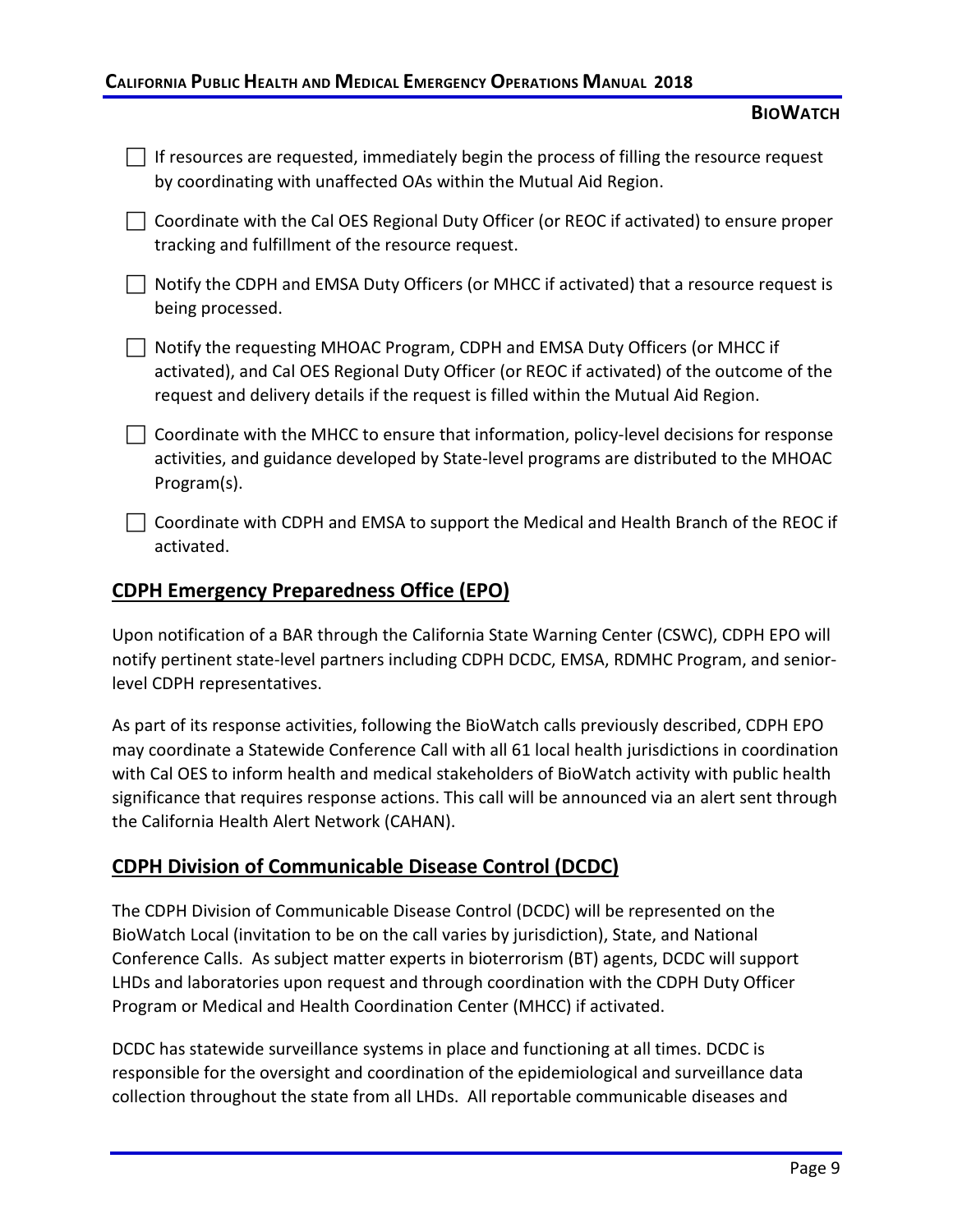outbreaks are reported through the California Reportable Disease Information Exchange (CalREDIE) system. The CalREDIE system allows for reporting and receipt of notifiable conditions. The data entered into CalREDIE are available to authorized users in real-time for review, analysis, reporting, and situational awareness, which are instrumental in decisionmaking during a BioWatch response.

The epidemiological and surveillance data will help guide the initial DCDC operational objectives for a BioWatch event, which are as follows:

- 1) Detect the appearance of the BT agent within human populations as quickly as possible;
- 2) Collaborate with other California agencies on the occurrence of the BT agent in animals, e.g., California Department of Food and Agriculture, California Department of Fish and Wildlife;
- 3) Identify the characteristics of the BT agent, its clinical presentation, and at-risk populations; and
- 4) Provide guidance and/or information to LHDs, healthcare providers, and other state and federal agencies concerning the epidemiological and clinical features of the BT agent, treatment options, and transmission characteristics.

# **CDPH Emergency Pharmaceutical Services Unit (EPSU)**

CDPH EPSU is responsible for coordinating and managing requests for Medical Countermeasures (MCM) from local jurisdictions and ensuring those requests are submitted to HHS/ASPR and CDC as necessary.

# **Emergency Medical Services Authority (EMSA) Duty Officer**

Notify and share information with local and state agencies, including the LEMSA, RDMHC Programs, MHOAC Programs, CDPH and Cal OES. If the MHCC activates, activities related to the specific incident are coordinated through the MHCC.

# **Medical and Health Coordination Center (MHCC) (if activated)**

The MHCC may activate during a BioWatch event to coordinate the state-level response of CDPH, EMSA and the Department of Health Care Services. The MHCC functions as a central point of coordination between the involved state programs and RDMHC Programs, MHOAC Programs, LHD/EHDs, and LEMSAs. The MHCC will:

 $\Box$  Send an alert using CAHAN that the MHCC has activated, including MHCC contact information and hours of operation. (Note that the CDPH and EMSA Duty Officer Programs are the official points-of-contact outside MHCC operational hours.)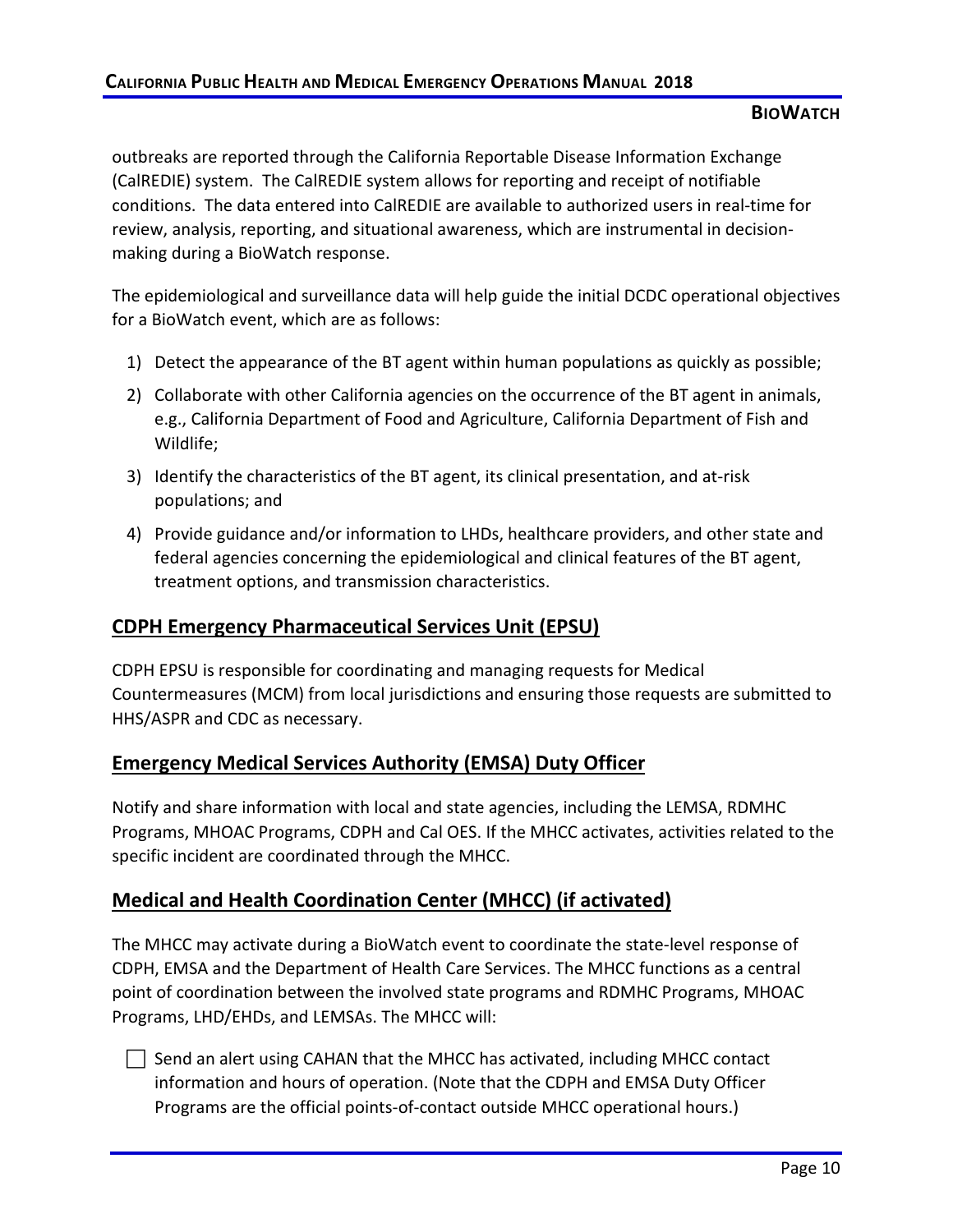- $\Box$  Distribute state-level policy decisions, key information and guidance to the RDMHC Programs, MHOAC Programs, LHD/EHDs and LEMSAs, and support requests for state-level program information.
- **Prepare a statewide Public Health and Medical (CA-ESF 8) Situation Report and distribute** it to state and local partners in accordance with policies and procedures.
- $\Box$  Monitor medical and health resource requests, determine if state or federal resources are needed, fill the resource requests or request federal assistance through Cal OES.
- $\Box$  Coordinate statewide distribution of resources, including vaccines, pharmaceuticals and medical assets.

### **California Governor's Office of Emergency Services (Cal OES)**

- $\Box$  The California State Warning Center (CSWC) is responsible for initiating notifications to CDPH EPO and internally within Cal OES.
- $\Box$  The State Threat Assessment Center (STAC) is a DHS recognized State Intelligence Fusion Center that serves as California's information sharing clearinghouse to statewide leadership and public safety community of emerging threats. Pursuant to the California BioWatch Risk Communications Plan, the STAC Awareness Response Team can be leveraged to support alert notification to governance, public safety stakeholders statewide, the California State Threat Assessment System (STAS), and the broader national network of fusion centers.

The STAC coordinates its activities with STAS member Regional Threat Assessment Centers (RTACs) to gather, analyze, and disseminate critical information associated with homeland security and terrorism, and can facilitate pre-coordinated classified communication methods to BioWatch responders that hold valid security clearances.

- $\Box$  Cal OES may participate on the BWLCC and will participate on the BWSCC with representation from their Executive Duty Officer and Cal OES' internal BioWatch Advisor. The Fire, Law, and Regional Duty Officers may also be notified of the Local and State calls, but for informational purposes only (varies by BAC jurisdiction). The Cal OES Director and/or the Chief Deputy Director, PIO, Deputy Director for Response and Recovery and BioWatch Advisor will participate on the BWNCC.
- $\Box$  Upon BAR declaration, Cal OES may activate the Regional Emergency Operations Center (REOC) and/or State Operations Center (SOC) in support of anticipated needs.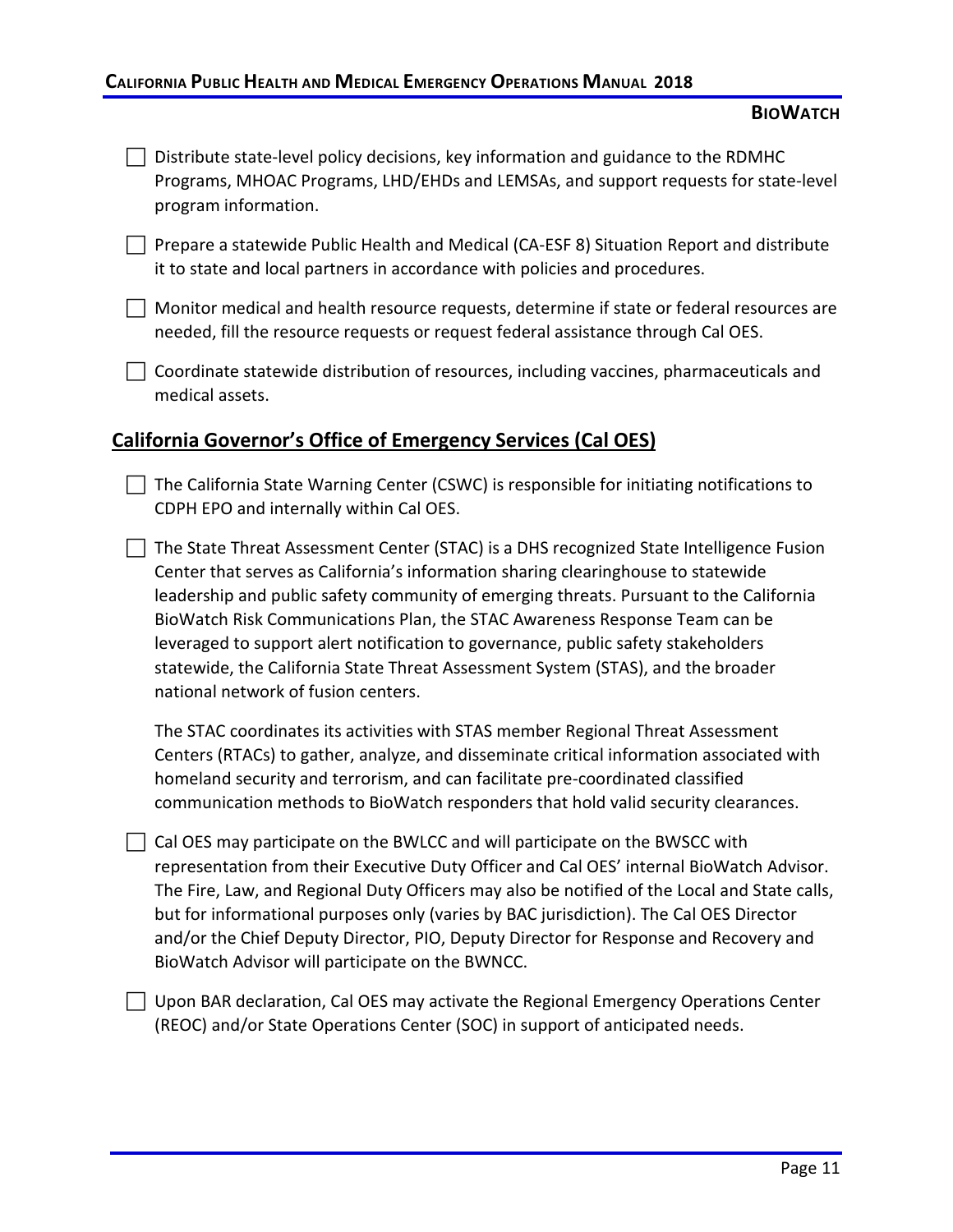### **California Department of Food and Agriculture (CDFA)**

 $\Box$  Monitor historical and current data regarding animals that are diagnosed with an infection that may be related to a BAR. This information informs decision makers about the potential for a naturally occurring outbreak as opposed to an intentional BT event, both of which may or may not require specific public health responses.

### **Federal Bureau of Investigation (FBI)**

**Participate on the BACs and provide pertinent intelligence on BioWatch Conference Calls** following a BAR.

 $\Box$  Lead law enforcement agency in the event the BAR is determined to be connected to a terrorist incident.

### **U.S. Centers for Disease Control and Prevention (CDC)**

 $\Box$  Conduct a Technical Laboratory Consultation Call (TLCC) with the BioWatch Program Office and Laboratory to review results before the BAR is declared.

 $\Box$  Participate on the National Conference Call to consult on response actions as subject matter experts.

 $\Box$  Supports local and state requests as needed, e.g., confirmatory testing.

# **Department of Homeland Security (DHS) Countering Weapons of Mass Destruction Office, BioWatch Program**

 $\Box$  Coordinate and facilitate the BWNCC and notify federal partners of a BAR.

◯ Coordinate and facilitate the Post-BAR Awareness Conference Call with non-BAR declaring BioWatch jurisdictions.

 $\Box$  Manage BioWatch-specific resources such as the Rapidly Deployable Laboratory, event reconstruction or plume modeling, field surge staff, BioWatch Laboratory surge staff, additional collectors and laboratory consumable supplies.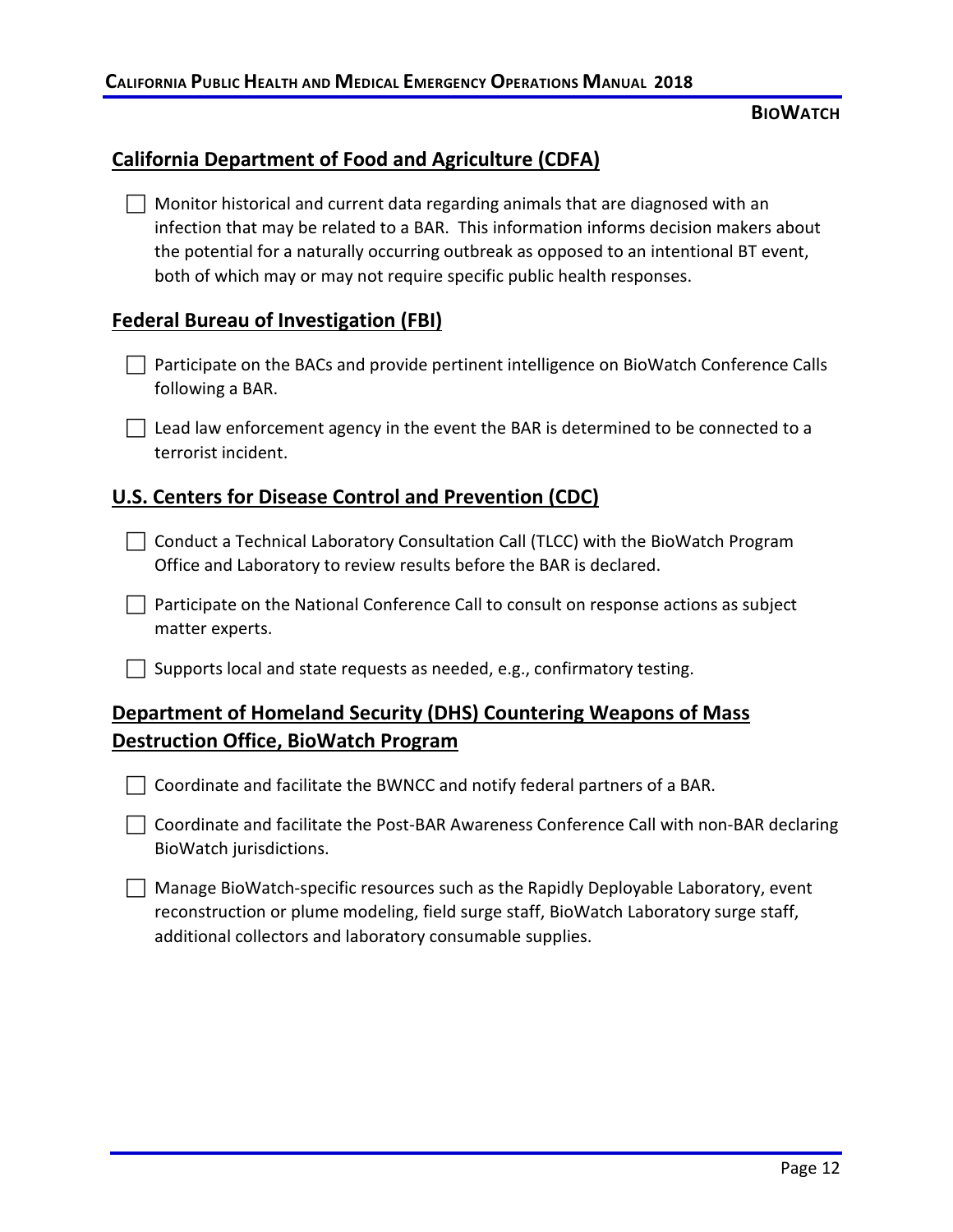### **National Biosurveillance Integration Center**

| $\Box$ Provide historical disease information for the BAR location to supplement current |
|------------------------------------------------------------------------------------------|
| findings.                                                                                |

- $\Box$  Report on disease outbreaks both within and outside the U.S. that may be relevant to the BAR.
- $\Box$  Provide relevant recent scientific publications and any social media that could provide context to the BAR.

#### **U.S. Health and Human Services (HHS) Region IX**

- □ Participate on BWSCC and BWNCC.
- $\Box$  Coordinate federal public health resource requests such as medical countermeasures.
- $\Box$  Acts as the primary point of contact between ASPR and FEMA Region IX.

### **Federal Emergency Management Agency (FEMA) Region IX**

 $\Box$  Coordinate the federal resource response in alignment with local and state representatives.

 $\Box$  Sets the stage for recovery.

#### **U.S. Environmental Protection Agency (EPA) Region IX**

 $\Box$  Serve as the lead federal agency during the recovery phase of a hazardous materials emergency.

 $\Box$  Provide environmental sampling support upon request.

### **RESOURCE MANAGEMENT**

Specialized resources currently maintained by CDPH include:

- Subject matter expertise in epidemiology, surveillance, communicable disease control, veterinary medicine and vector control;
- Subject matter expertise for state-level communications including hotlines to support healthcare providers and LHDs and to provide public information;
- Policy and guidance preparation, including guidance on community mitigation activities, use of medical countermeasures and infection control;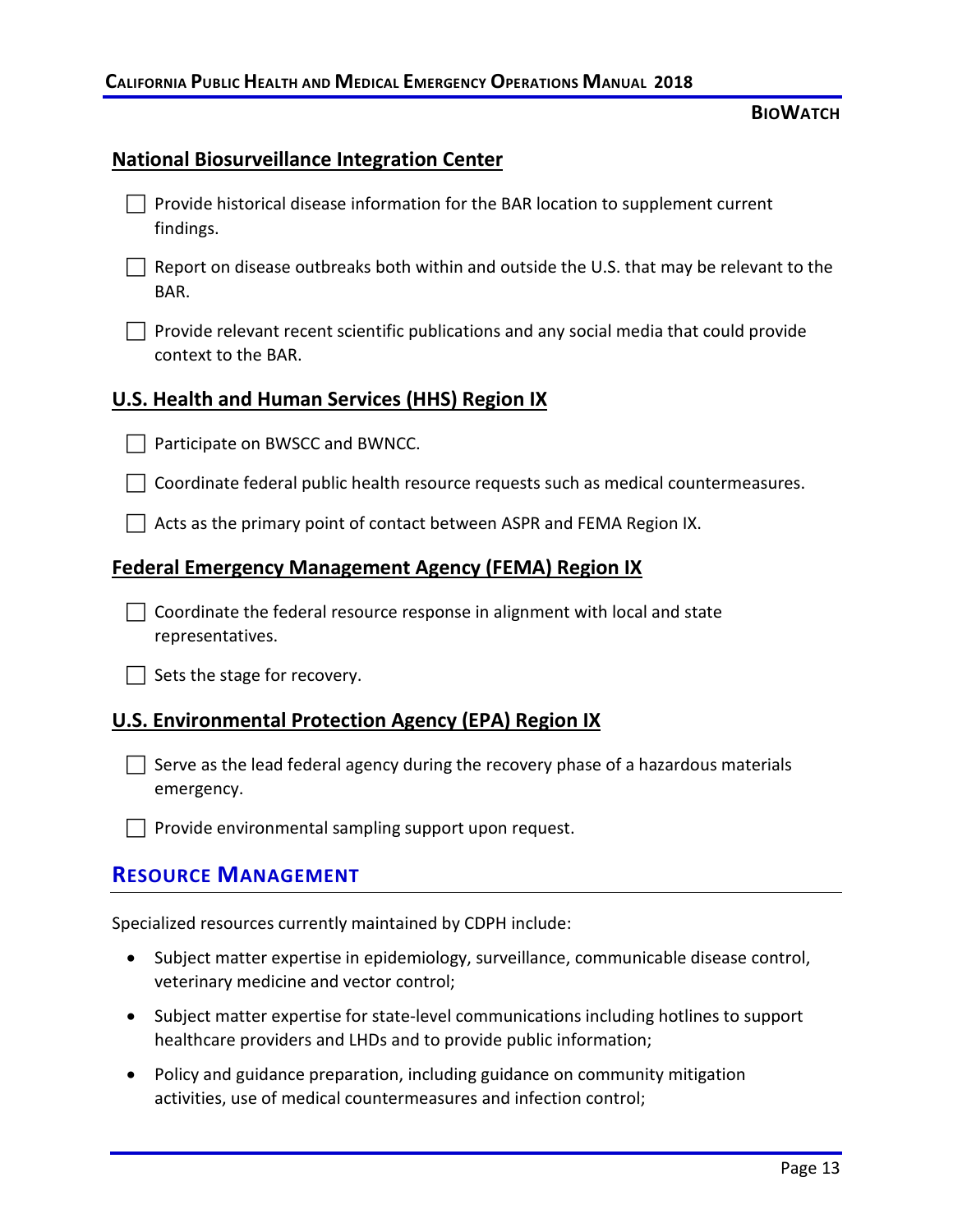- Assistance with obtaining and distributing certain vaccines and antibiotics through the SNS stockpile; and
- Laboratory analytical capability for identification and confirmation of infectious disease agents.

# **ADDITIONAL INFORMATION**

### **California State Warning Center (CSWC)**

Note: Hazardous materials spills or releases **must be reported immediately** to the California State Warning Center (CSWC). Other notifications may be required to comply with state and federal statutes and regulations.

Telephone: (916) 845-8911 Email: [Warning.Center@oes.ca.gov](mailto:Warning.Center@oes.ca.gov)

### **California State Threat Assessment Center (STAC) Duty Analyst**

|                          | Telephone: (916) 636-2900 | Email: STAC@caloes.ca.gov          |
|--------------------------|---------------------------|------------------------------------|
| <b>CDPH Duty Officer</b> |                           |                                    |
|                          | Telephone: (916) 328-3605 | Email: CDPHDutyOfficer@cdph.ca.gov |

# **EMSA Duty Officer**

Email: [EMSADutyOfficer@emsa.ca.gov](mailto:EMSADutyOfficer@emsa.ca.gov)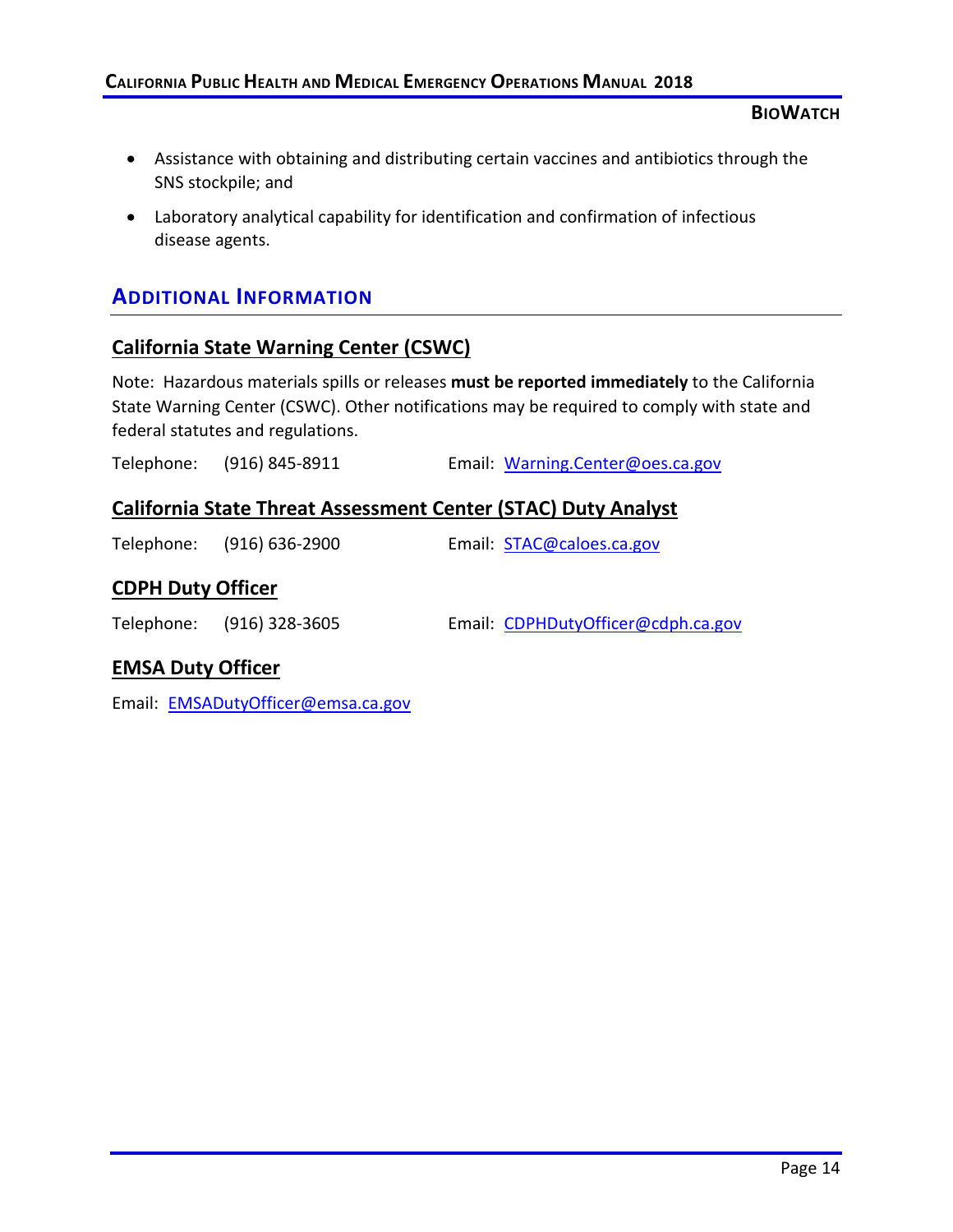# **ACRONYMS**

| <b>ASPR</b>    | Assistant Secretary for Preparedness and Response                |
|----------------|------------------------------------------------------------------|
| <b>BAC</b>     | <b>BioWatch Advisory Committee</b>                               |
| <b>BAR</b>     | <b>BioWatch Actionable Result</b>                                |
| <b>BT</b>      | Bioterrorism                                                     |
| <b>BWLCC</b>   | <b>BioWatch Local Conference Call</b>                            |
| <b>BWNCC</b>   | <b>BioWatch National Conference Call</b>                         |
| <b>BWSCC</b>   | <b>BioWatch State Conference Call</b>                            |
| <b>BWSRCCC</b> | <b>BioWatch State Risk Communication Conference Call</b>         |
| <b>CA BAC</b>  | California BioWatch Advisory Committee                           |
| <b>CAHAN</b>   | California Health Alert Network                                  |
| CalREDIE       | California Reportable Disease Information Exchange               |
| Cal OES        | California Governor's Office of Emergency Services               |
| <b>CDC</b>     | U.S. Centers for Disease Control and Prevention                  |
| <b>CDFA</b>    | California Department of Food and Agriculture                    |
| <b>CDPH</b>    | California Department of Public Health                           |
| <b>CNG</b>     | <b>California National Guard</b>                                 |
| <b>CST</b>     | Civil Support Team                                               |
| <b>CSWC</b>    | California State Warning Center                                  |
| <b>DCDC</b>    | Division of Communicable Disease Control (CDPH)                  |
| <b>DHS</b>     | U.S. Department of Homeland Security                             |
| <b>DNA</b>     | Deoxyribonucleic Acid                                            |
| <b>DOD</b>     | Department of Defense                                            |
| <b>EHD</b>     | <b>Environmental Health Department</b>                           |
| <b>EMSA</b>    | California Emergency Medical Services Authority                  |
| EOM            | California Public Health and Medical Emergency Operations Manual |
| EPA            | U.S. Environmental Protection Agency                             |
| <b>EPO</b>     | <b>Emergency Preparedness Office (CDPH)</b>                      |
| <b>EPSU</b>    | <b>Emergency Pharmaceutical Services Unit (EPO)</b>              |
| <b>FBI</b>     | US Federal Bureau of Investigation                               |
| <b>FEMA</b>    | <b>Federal Emergency Management Agency</b>                       |
| <b>HHS</b>     | U.S. Department of Health and Human Services                     |
| JC             | Jurisdictional Coordinator                                       |
| LEMSA          | Local Emergency Medical Services Agency                          |